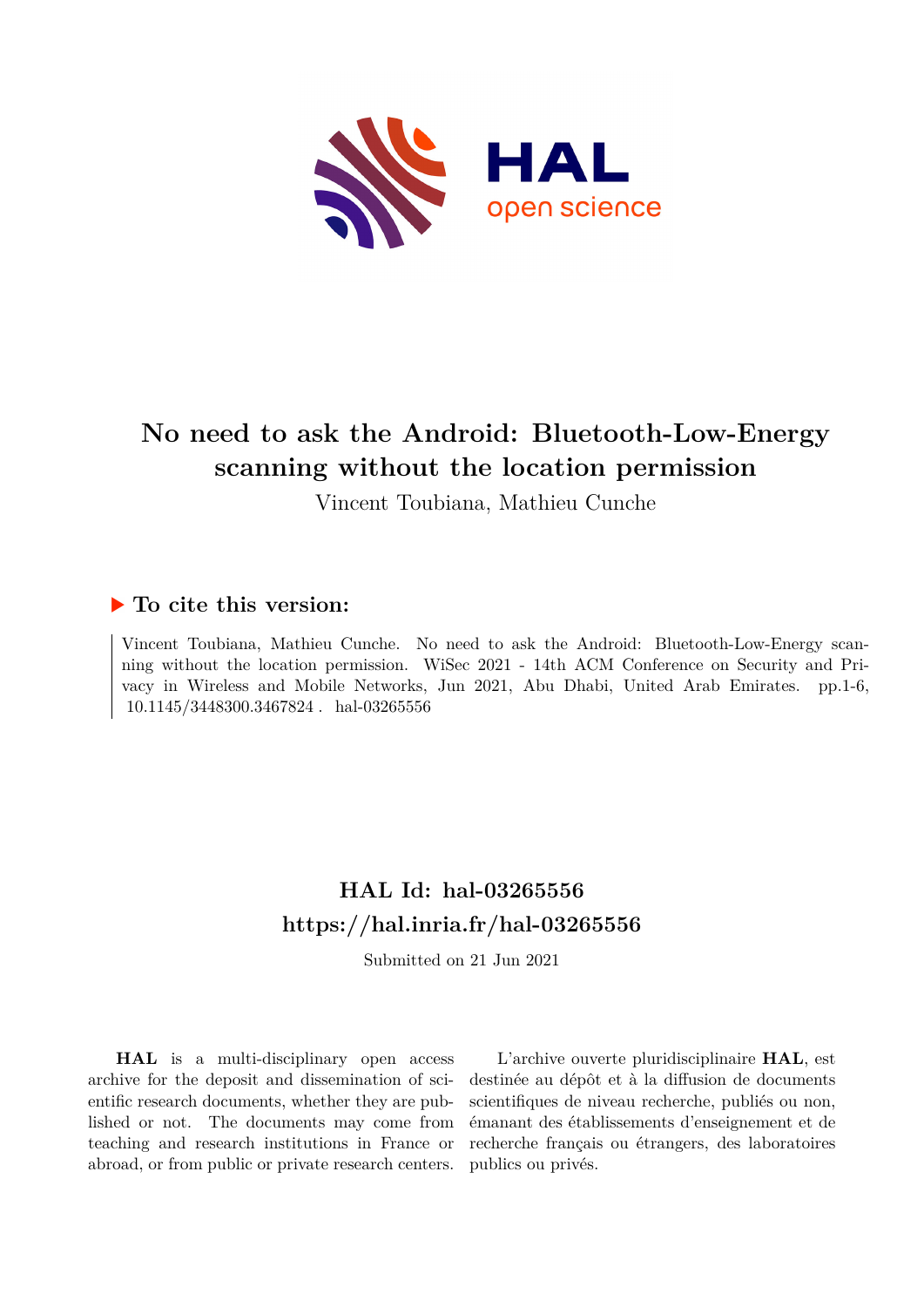# No need to ask the Android: Bluetooth-Low-Energy scanning without the location permission

Vincent Toubiana <sup>∗</sup> CNIL France vtoubiana@cnil.fr

# ABSTRACT

Bluetooth-Low-Energy (BLE) scanning can be misused by applications to determine a device location. In order to prevent unconsented location tracking by applications, Android conditions the use of some BLE functions to the prior obtention of the location permission and the activation of the location setting. In this paper, we detail a vulnerability that allows applications to perform BLE scans without the location permission. We present another flaw allowing to bypass the active location requirement. Together those flaws allow an application to fully circumvent the location restrictions applying to BLE scanning. The presented vulnerability affects devices running Android 6 up to 11 and could be misused by application developers to track the location of users. This vulnerability has been disclosed to Google and assigned the CVE-2021-0328.

#### CCS CONCEPTS

• Security and privacy → Mobile platform security; Access control.

### **KEYWORDS**

Location, Bluetooth, Bluetooth-Low-Energy, Scanning, Permission, Android, Vulnerability

#### 1 INTRODUCTION

Although the primary use of Bluetooth-Low-Energy (BLE) is to allow the wireless exchange of data with nearby devices (headset, smartwatch, etc.), it can also be leveraged to geolocate smartphones users. Hence, some companies are deploying BLE beacons for geolocation purposes in stores [8] and results of wireless network scans are already used to locate users [23, 27]. To prevent users from being geolocated without their knowledge, Google has integrated protections in Android to prevent unconsented location tracking. Since Android 6, in order to be able to use BLE to scan for nearby devices, an application must first obtain the location permission [2]. This verification ensures that applications cannot misuse BLE to illegitimately obtain the location of a user [1]. In addition, BLE scanning requires the location to be activated on the smartphone, thus providing hint to the user that its location may be determined.

We found that the restriction on BLE functionalities can easily be circumvented on many Android devices due to an inconsistent enforcement. By abusing some features and parameters of the BLE API, a malicious application could perform a BLE scan even when it has not been granted the location permission and without activating the location setting. This paper makes the following contributions:

Mathieu Cunche INSA-Lyon, Inria, University of Lyon CITI, Lab. France mathieu.cunche@insa-lyon.fr

- we present a detailed review of the location-related restriction applying to the BLE features on Android.
- we introduce and demonstrate two flaws allowing a malicious application to bypass the location permission requirement, as a well as the active location requirement.
- we analyze the impact of these flaws on mobile application and discuss how they can be fixed.

The paper is organized as follows: Section 2 presents BLE scanning and location features of Android. Section 3 details the restrictions applying to BLE scanning features. Section 4 presents how BLE restrictions can be bypassed. Section 5 and 6 respectively look at how this flaw impacts existing Android applications and how it can be fixed. Section 7 presents the related works.

#### 2 BACKGROUND

#### 2.1 BLE scanning on Android

Android includes since version 4.3 an API for the support of Bluetooth Low Energy. It features mechanisms for the scanning of nearby BLE devices. The scanning features are provided by the BluetoothLeScanner class, in which are defined among others, essential elements for BLE scanning: the startScan() method and the ScanCallback() object and its onScanResult() method.

The startScan() method. is used to initiate the BLE scanning process and takes as parameter a ScanCallback object through which the results of the scan will be returned.

The startScan method can take additional parameters to specify the settings of the scan (ScanSettings object) or to specify a filter (ScanFilter object – see section 2.1.1).

The onScanResult() method. belongs to the ScanCallback object that is passed to the startScan() method when a scan is initiated. This method specifies how scan results are handled and it needs to be implemented to define this result handling process. This callback method is called whenever a new scan result is available.

2.1.1 Filtered scans. By default, all discovered BLE devices will be reported as scan results to the scan callback. It is possible to select which scan results will be reported by using a ScanFilter that specifies a set of matching criteria. Using this feature, an application can specify filters for services UUIDs, MAC addresses, device names or manufacturer specific data. For instance, contact tracing applications have defined a service UUID that is used to listen only to devices that are running the same contact tracing application.

A benefit of filtered scan is a reduced energy consumption. Indeed, an application that is not using a filter will get notified for every detection of BLE device within range, consequently the calling application will be woken-up more often and will be draining

<sup>∗</sup>This research has been prepared before joining the CNIL. The views expressed do not necessarily reflect the views of the Commission or any individual Commissioner.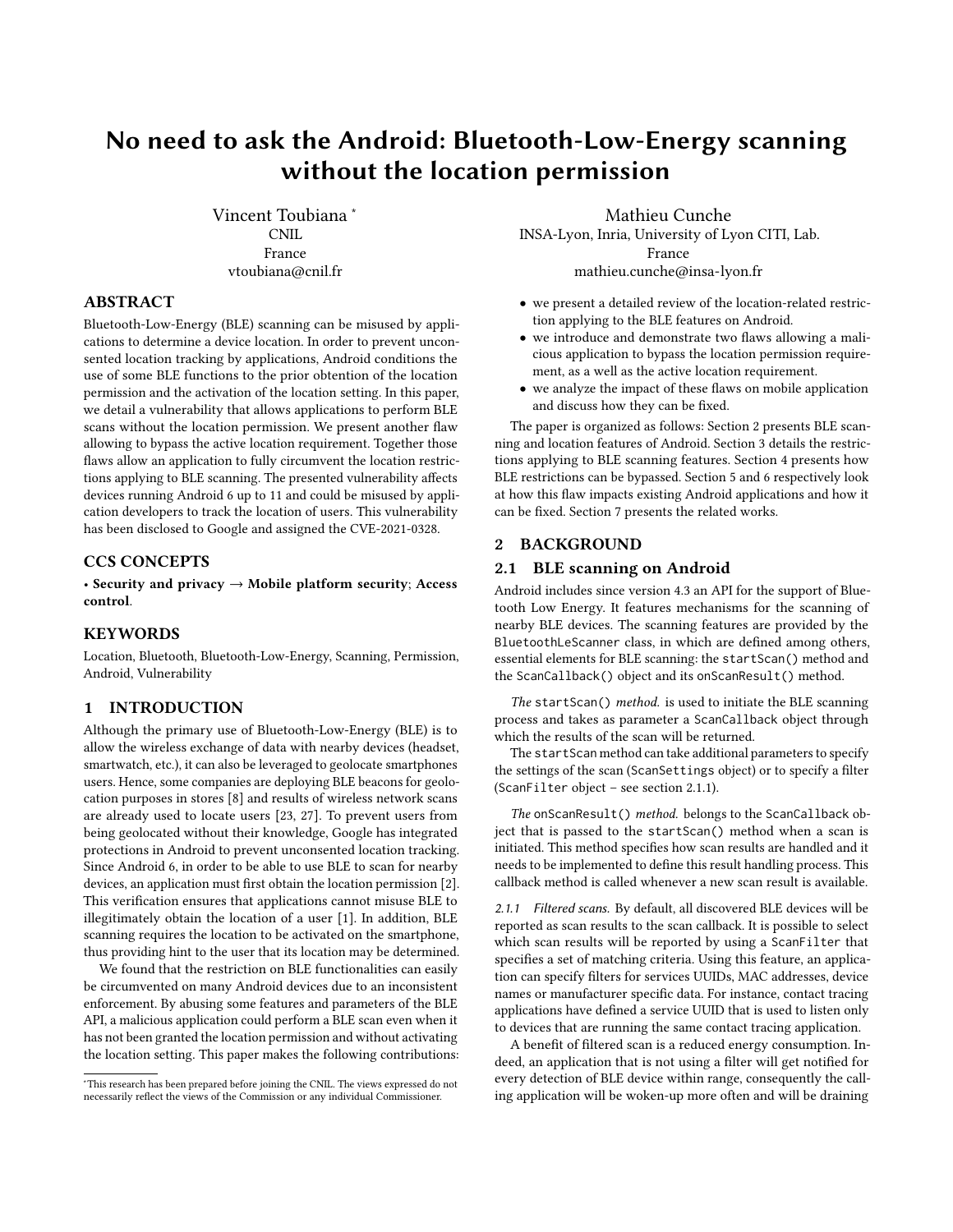more battery. For the same reason, since Android 8, filtered scans are the only scan that can be run while the screen is off [16].

2.1.2 Batch scans. Instead of reporting each new scan result (i.e., each new detected device), it is possible to report the results by batch at a time specific interval [7]. To use batch scanning, an application specifies a positive scan delay when starting the scan and use the onBatchScanResults() method instead of the onScanResult() to retrieve the results. The onBatchScanResults() method is also part of the ScanCallback() object and is called whenever a batch of scan results is delivered.

Using batch scan is another mean to reduce energy consumption of applications performing BLE scans. Indeed, with batch scanning, the application will be notifed and woken-up less often than with standard scanning.

#### 2.2 Location on Android

On Android, an application can obtain the location of the device through the system's Location Manager API. In addition to GPS, Android can derive the location of the device from other sources such as cellular network and wireless network. For instance based on the list of nearby Wi-Fi and Bluetooth/BLE devices, the system can derive a location with an accuracy as low as 10 meters.

2.2.1 Location permissions. Being a sensitive information, the location is protected by a number of elements in the Android system. The first protection is implemented through the location permissions: ACCESS\_COARSE\_LOCATION and ACCESS\_FINE\_LOCATION. These permissions needs to be declared in the application manifest to allow an application to get access to location. These two permissions are enough to access the location while the application is running in foreground. To access location while in background, the ACCESS\_BACKGROUND\_LOCATION is required.

In addition to the declaration in the application manifest, permission to access location need to be granted by the user at runtime. While running, an application having declared one of the location permissions can request access to location. This access authorization can be granted permanently or on a one-time basis.

2.2.2 Location setting. Another element controlling the access to location information is the location setting, which defines whether the location service can provide a location information. Therefore, application (having the location permission) can only obtain location when this service is active.

If an application requests the access to location while the location setting is off, the user will be asked if it want to activate location.

When the location is enabled, an icon appears to inform the user that the location of the device is currently available, and that some application may use it. Indeed, once the location service is active, any application that has been granted one of the location permission can access the location information.

Furthermore, this location information can be used by the system and, unless the user disabled Google Location Services, is reported to Google. The Google Location Services is the location provider activated by default of most Android devices. According to Google documentation, when a device uses the Google Location Services, Google may collect location data periodically and use this data in an

anonymous way to improve location accuracy and location-based services.

# 3 ANDROID RESTRICTIONS ON BLE SCANNING

As result of BLE scans could be leveraged to derive geolocation, restrictions have been added to Android to protect abuse of the BLE features. Those restrictions apply to two main BLE features, namely start scanning and getting scan results, and are based on two elements: the location permissions and the status of the location setting. A summary of those restrictions is presented in Table 1.

# 3.1 Start scan & location setting

Starting Android 9, a constraint was added in the ScanManager class: to start a scan, an application must either use a filter or the Android location must be enabled [5]. This constraint is enforced in the handleStartScan() that is interrupted if the aforementioned conditions are not satisfied (see code 1)

```
329 final boolean locationEnabled = mLocationManager .
       isLocationEnabled () ;
330 if (!locationEnabled && !isFiltered) {
331 Log.i(TAG, "Cannot start unfiltered scan in location-
      off. This scan will be" + " resumed when location is
       on: " + client.scannerId);
332 mSuspendedScanClients.add(client);
333 if (client.stats != null) {
334 client . stats . recordScanSuspend (client . scannerId) ;
335 }
336 return ;
337 }
```
#### Listing 1: Extract of the **handleStartScan()** method of the **ScanManager** class that checks if location is enabled or if the scan is filtered.

To the best of our knowledge, this constraint has not been documented and the code update does not provide much details [15]. This constraint aims to verify that either the calling application is running a filtered scan or that the Android location setting is enabled. Note that this test done in the ScanManager class just before starting the scan. It does not verify that the calling function has the location permission.

#### 3.2 Scan result & location permission

As early as 2015, Google added a protection to Android 6 [12]: location permissions are now required to obtain scan results [2]. As stated in the Android documentation [3] of the StartScan() method which an application calls to initiate a BLE scan: "An app must hold ACCESS\_COARSE\_LOCATION or ACCESS\_FINE\_LOCAT-ION permission in order to get results." In later version of Android (9 and above), ACCESS\_FINE\_LOCATION was required.

This location permission constraint is implemented by the has-ScanResultPermission() method (see code 2) which checks that an application has the appropriate permission before calling its callback to give it the scan result.

```
1089 /** Determines if the given scan client has the
       appropriate permissions to receive callbacks. */1090 private boolean hasScanResultPermission ( final ScanClient
       client) {
1091 final boolean requiresLocationEnabled =
```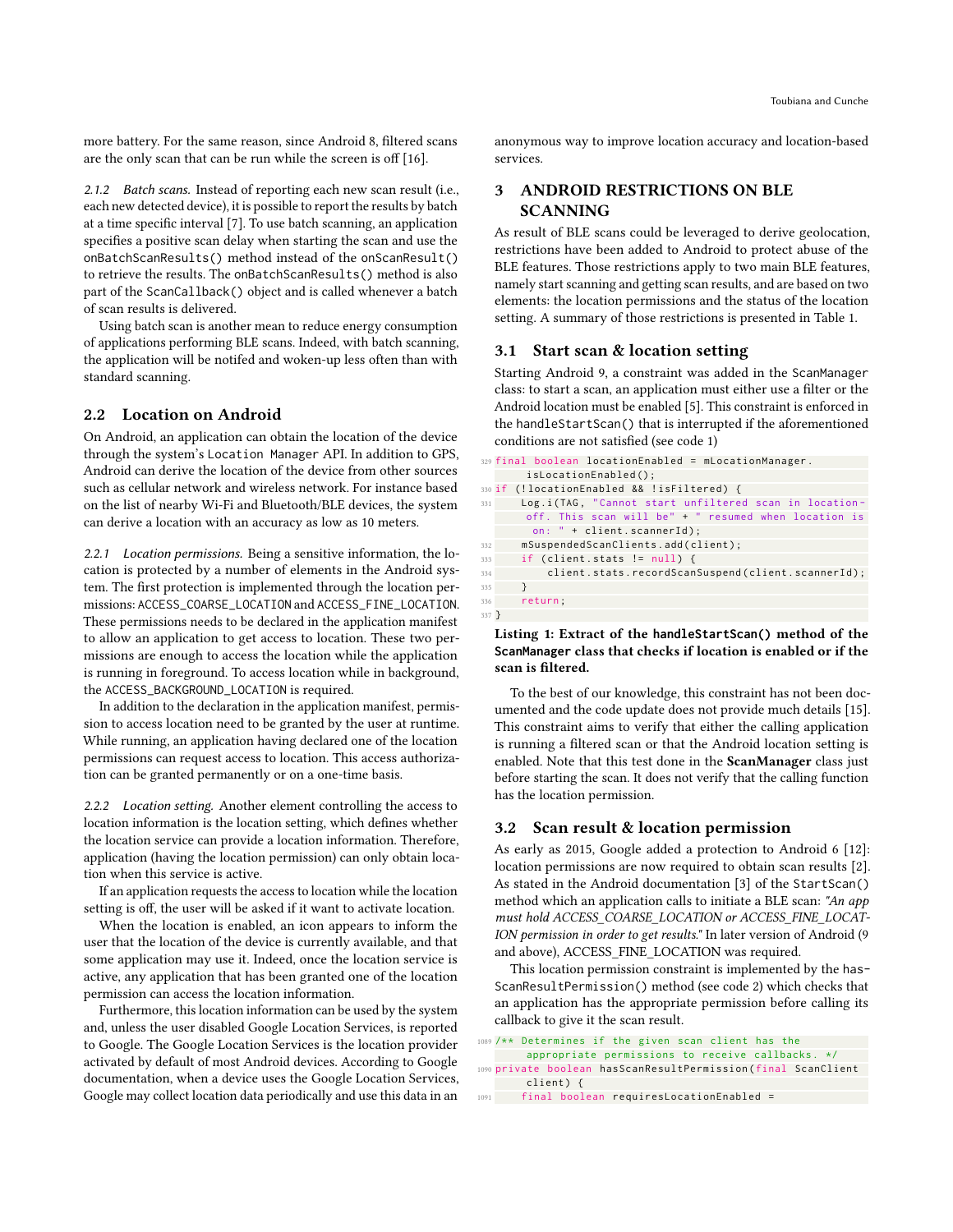No need to ask the Android: BLE scanning without the location permission

| 1092                                                  | getResources().getBoolean(R.bool.                    |  |  |  |
|-------------------------------------------------------|------------------------------------------------------|--|--|--|
|                                                       | strict_location_check);                              |  |  |  |
| 1093                                                  | final boolean locationEnabledSetting =               |  |  |  |
| Settings. Secure.getInt(getContentResolver(),<br>1094 |                                                      |  |  |  |
|                                                       | Settings. Secure. LOCATION_MODE,                     |  |  |  |
| 1095                                                  | Settings. Secure. LOCATION_MODE_OFF) != Settings.    |  |  |  |
|                                                       | Secure.LOCATION_MODE_OFF;                            |  |  |  |
| 1096                                                  | final boolean locationEnabled =                      |  |  |  |
| 1097                                                  | !requiresLocationEnabled                             |  |  |  |
|                                                       | locationEnabledSetting    client.legacyForegroundApp |  |  |  |
|                                                       | $\vdots$                                             |  |  |  |
| 1098                                                  | return (client.hasPeersMacAddressPermission          |  |  |  |
|                                                       | client.hasLocationPermission                         |  |  |  |
| 1099                                                  | && locationEnabled));                                |  |  |  |
| $1100$ }                                              |                                                      |  |  |  |

#### Listing 2: **Code of the hasScanResultPermission in Android PIE [6]**

The hasScanResultPermission() method is called in the on-ScanResult() method to determine whether a scan result should be reported to the application. Consequently, as suggested by the documentation [3], even if it could start a BLE scan an application without the location permission should always receive an empty list of results from the onScanResult() method [4].

Note that the other method able to receive scan results, onBatch-ScanResult(), does not perform a permission check via the has-ScanResultPermission(). In fact, no verification regarding the location permission is implemented in the onBatchScanResult() method.

# 3.3 Scan result & location setting

Google has imposed a second constraint on Bluetooth: "with privacy in mind, [Google] designed the Android operating system to prevent Bluetooth scanning unless the device location setting is on" [24]. This constraint was also added in Android 6 [13] and is enforced, as the location permission constraint, by the hasScanResultPermission method (see code 2). If the location the setting is not enabled the application will receive an empty scan result.

On Android 8 and 9, a parameter called strict\_location\_check defined in a configuration file editable by device manufacturers could be edited to not require the location to be enabled for BLE scan to return results. Initially, this possibility was added for devices that had no location services (e.g., wearables) [14], but it seems that it was also used on smartphones [11, 28].

|                     | filter     | location   | location |
|---------------------|------------|------------|----------|
|                     |            | permission | enabled  |
| startScan()         | unfiltered |            |          |
|                     | filtered   |            |          |
| onScanResult()      | unfiltered |            |          |
|                     | filtered   |            |          |
| onBatchScanResult() | unfiltered |            |          |
|                     | filtered   |            |          |

```
Table 1: Summary of the restriction on the BLE scanning API
(a \vee indicates that the item is required).
```
# 4 FLAWS IN ANDROID RESTRICTIONS

In this section, we detail two flaws in the restriction of Android's BLE features. More specifically, we found how an application can start a BLE scan and get results without having the location permission. This flaw can be misused by Android application to determine the user location without his consent thus completely bypassing the restrictions implemented in Android since 2015. Furthermore, we discover a second flaw affecting scan filters that allows application to bypass the requirement on active location.

# 4.1 Bypassing the location requirements using batch scans

As presented in section 3, use of BLE scanning features is restricted by the location permission as it could be misused to locate unconsenting users. It appears that the constraints preventing applications from misusing BLE are not coherently enforced and that an application can bypass both the location permission and the location setting requirements.

Enforcement of the constraints is distributed over different elements of the Android code. A first set of verifications is done when starting the scan but these verifications do not check whether the application has the location permission, and only checks that the location is enabled or that it is a filtered scan.

A second set of verification is done when scan results are collected through callbacks. Before returning the scan result, the systems checks that the application has the scan result permission using the hasScanResultPermission method. This verification is done in the onScanResult() method (see code 3), which handles the standard scan results. However, a similar verification cannot be found in the methods handling batch scan results: onBatchScanReports() and sendBatchScanResults() $^1$ .

```
1003 // Do no report if location mode is OFF or the client has
        no location permission
1004 // PEERS_MAC_ADDRESS permission holders always get
       results
1005 if (!hasScanResultPermission(client) || !matchesFilters(
       client, result)) {
1006 continue ;
1007 }
```
#### Listing 3: Verification of scan result permission in **onScanResult()** in Android PIE [9]

Therefore, batch scan results are reported to the application without checking if it has the scan result permission. In other words, the application can collect batch scan results even if it does not have the location permission and even if the location is not enabled.

Regarding the location setting, we saw that it is required to start standard scans. Thus, an application will still need to activate the location to start the scanning, even if scan result could be obtained without it. We present a solution to remove this constraint in the next section.

 $^1\mathrm{This}$  verification was added in the onBatchScanReports ( ) method after we disclosed this vulnerability.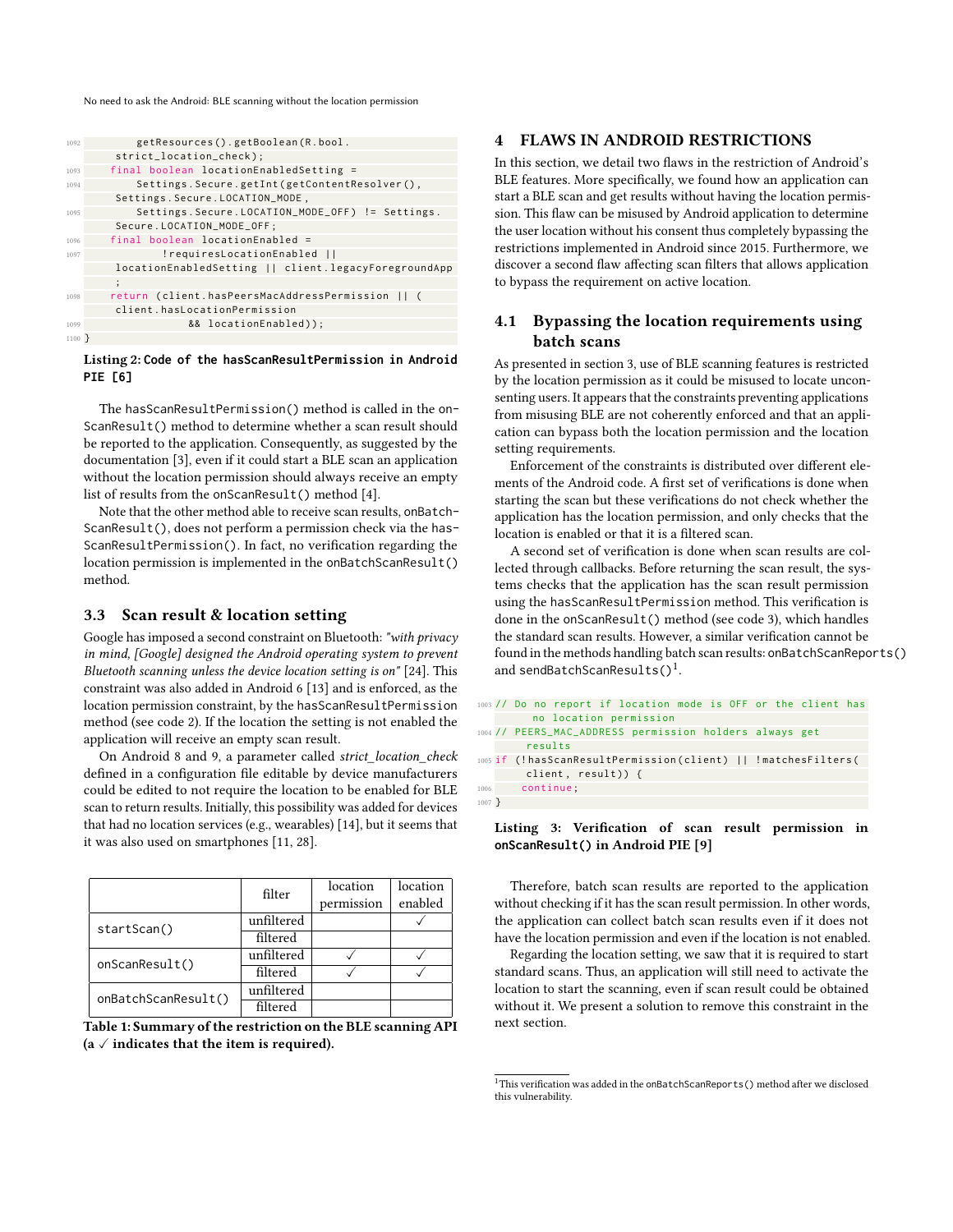# 4.2 Abusing scan filters to scan while location is off

Filtered scans (see section 2.1.1) can be used to scan for specific devices matching a set of criteria. As seen in section 3.1, less constraints apply to filtered scans than to classic scans: filtered scans do not require the location to be enabled to be started, and they can run while the screen is off [17].

We found that, because of an implementation bug, it is possible to create a scan filter that will include all records. Such pass-all filter can be created by passing certain values to a method in charge of creating scan filters. More specifically, building a scan filter focused on the Manufacturer Specific Data while passing the null value for both the data and the datamask parameters will create a filter that do not exclude any result (see code 4).

```
1003 ScanFilter . Builder () . setManufacturerData (42 , null , null ) .
        build ()
```
#### Listing 4: Creation of a bogus scan filter. The first parameters specifying a company ID is set to 42, while the data and datamask parameters are set to null.

The scan results obtained are identical to those of an unfiltered scan (all records are included), while the scan results will be considered as filtered. Because the scan is labelled as filtered, it can be started without the location to be active and can be performed while the application is in background.

This behavior could have been a simple bug, but because of the privileged handling of filtered scans, it allows application to scan all nearby devices without needing to activate the location setting.

4.2.1 Cause of the bug. This unintended behavior appears to be tied to the offloading of filtering on the hardware. Some Bluetooth controllers supports on-board filtering and filters can be passed by the OS through HCI commands $^2$  If filters are configured and if the hardware supports it, the filtering will be offloaded to the controller and the OS filtering emulation will be disabled (see code 5).

```
1003 BluetoothLeScannerCompat . java emulateFiltering = !
       filters . isEmpty () && (! offloadedFilteringSupported
       || ! settings . getUseHardwareFilteringIfSupported () ) ;
```
#### Listing 5: Code of **ScanCallbackWrapper()** method disabling filtering emulation when hardware supports it (Android PIE)

When filtering is offloaded to the hardware, the OS will not apply the filters when receiving the scan results and will return them as is (see code 6).

```
1102 /* package */ void handleScanResults (@NonNull final List
       < ScanResult > results ) {
1103 if (scanningStopped)
1104 return ;
1105 List < ScanResult > filteredResults = results ;
1106 if (emulateFiltering) {
1107 filteredResults = new ArrayList <> ();
1108 for ( final ScanResult result : results )
1109 if (matches (result))
1110 filteredResults.add (result);
1111 }
1112 scanCallback.onBatchScanResults (filteredResults);
```
#### Listing 6: Code of **handleScanResults()** in which filters are not applied if the filtering emulation is not enabled

Therefore, the hardware is trusted with the filtering task and no verification is done by the OS on the returned scan results. We have been able to reproduce this behavior on all the devices we've have tested $^3$ .

We analyzed HCI communications between the Bluetooth controller and the host, and looked for the messages corresponding to the configuration of the filters. We found that when the filter is configured with non-null values for the data and datamask parameters, the expected command is transmitted by the host to the controller. However, when the data and datamask parameters are null, no command is transmitted and the filter is therefore not configured on the controller. This suggests that the problem is not coming from an implementation issue on the controller but rather from a problem on the host.

# 4.3 Summary of the flaws

1113 }

The flaws we have identified are caused by the following behaviors:

- The location permission is not required to start batch scans nor to get batch scan results;
- The location setting is not required to get batch scans results;
- The location setting is not required to start filtered scans;
- On some devices, it is possible to run filtered scans that will keep all results.

Some of these flaws can be leveraged independently to bypass restrictions on BLE scans. Put together, they can be used fully circumvent the location restriction of the BLE scanning: collecting scan results of all nearby devices without requiring the location permission nor activation of the location setting. Such features would be obtained by an application that starts filtered batch scans with a pass-all filter and that collects scan results in batch.

# 4.4 Proof-of-concept

In order to demonstrate the vulnerability, we developed a proof-ofconcept application. This application simply performs BLE batch scans (i.e. with a non-null reporting delay as explained in section 2.1.2) and displays detected devices. The application can run scans even when the application has not been granted the location permission, thus allowing to check that the constraint can be effectively bypassed. The application can run two types of scans:

- unfiltered scan that requires the android location to be enabled to obtain results.
- filtered scan that does not need the location to be enabled. By leveraging the scan filter bug, the scans include all records and the results are thus identical to the unfiltered one.

In addition to the code of the proof of concept, the application APK is also available online [10]. This proof of concept has been tested on devices running Android 8, 10 and 11. On devices running these three versions of the operating system, the proof of concept effectively displayed all nearby devices.

<sup>2</sup>[https://source.android.com/devices/bluetooth/hci\\_requirements#advertising](https://source.android.com/devices/bluetooth/hci_requirements#advertising-packet-content-filter)[packet-content-filter](https://source.android.com/devices/bluetooth/hci_requirements#advertising-packet-content-filter)

<sup>3</sup>Galaxy A5 (SM-A510F) Android 7, Galaxy A5 (SM-A520F) Android 8, Galaxy A40 (SM-A405FM) Android 10, Moto G5S Android 10 (LineageOS 17.1), Pixel 4a 5G Android 11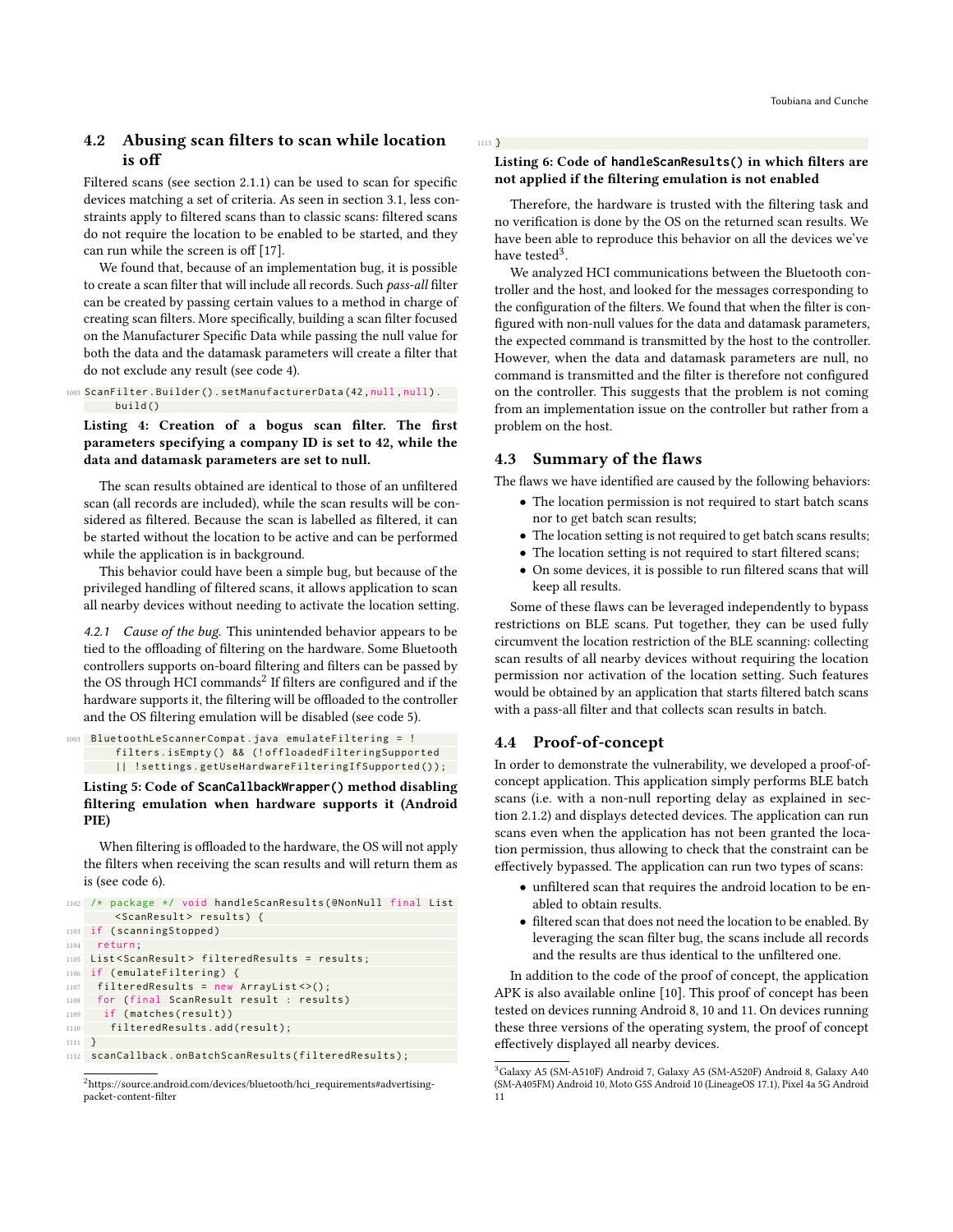No need to ask the Android: BLE scanning without the location permission

# 5 IMPACT ON MOBILE APPLICATIONS

#### 5.1 Flaw used by malicious applications

It is possible that some applications already abuse those flaws to gain illegitimate access to BLE scan results. So far, we have not identified any application exploiting those flaws.

# 5.2 Scanning without permission

As developers have followed the Android documentation, they have taken into consideration the "location permission" constraint as it was clearly mentioned in Android documentation. Indeed, it appears that many applications performing BLE scan are actually requesting the location permission before starting BLE scan. Some applications performing batch scan (e.g. StopCovid) do require the location permission even though the permission is – as we have described in this paper – not enforced.

#### 5.3 Scanning with location off

On the other hand, the undocumented restriction that requires location to be enabled in order to perform a scan has not always been handled by applications. Contact tracing applications like StopCovid and TraceTogether do not verify that the location is enabled before starting a BLE scan. This lack of test is inconsequential on Android devices that can perform batch scan because in these instances the application callbacks are not affected by the location constraint, but these applications may not perform effectively on the few Android devices[30] that do not support batch scanning.

#### 5.4 The case of contact tracing applications

Many contact tracing applications use BLE scanning to detect proximity with other devices and eventually notify them if the device owner is positive to Covid-19. Most BLE based contact tracing applications use the Exposure Notification API but a few make direct use of Android BLE APIs.

Applications that use Exposure Notification APIs have to ask that the user turns-on the Android location but do not require the location permission as the Google Play Services, on which the Exposure Notification is built, already have the location permission. Unlike applications based on Exposure Notification, StopCovid [21] and TraceTogether [20] require the location permission – at least according to Android documentation – but neither of these applications condition their use to the activation of the Android location.

Due to the flaws discussed in this paper, on devices supporting batch scanning, none of the applications mentioned above must actually obtain the location permission or require that the device location is enabled. Indeed, these applications use filtered scan (as specific services IDs have been defined) and can use batch scanning instead of regular scan (as StopcCovid already does).

#### 6 FIXING THE FLAWS

The flaw allowing to bypass location permission has been disclosed to the Android security team and was addressed in the February 2021 Android security bulletin (CVE-2021-0328) [18].

#### 6.1 Patching Android code

The location permission flaw has been fixed in Android code by calling the hasScanResultPermission from the callback function of batchScan to verify that, similarly to regular scans, the batch scan had the required permission to process the results [19]. This will prevent applications performing batch scanning from bypassing the location restrictions and would force them to obtain the location permission and to enable the location setting. While being convenient, this solution would address the problem on devices running up to date versions of Android however devices that no longer receive updates will remain indefinitely vulnerable.

The scan filter issue is likely the result of an implementation mistake and should be easy to fix. However, to avoid similar future issues, filters could be applied by OS even if the results returned by the controller are supposed to be already filtered.

#### 6.2 App store enforcement

Applications abusing the location permission flaw could also be removed fro the applications stores or blocked by device protection systems (e.g., Google Play Protect). Such enforcement could be performed by verifying that applications calling the startScan() method also have the location permission.

# 7 RELATED WORKS

Several works have demonstrated weaknesses in Android that would allow an application to obtain personal information. Some of those works focus on the abuse of wireless features to infer information as demonstrated in [23] where Wi-Fi scans can allow an application to obtain location without having the location permission. Focusing on Bluetooth, it has been demonstrated that identifiers associated to Bluetooth features can be used to perform cross-application tracking[26]. A large-scale collection of BLE scan results has been identified in [25]. Public information available in Android can be exploited to collect personal data [31]. Overall, those attacks leverage side channels to gain access to information otherwise protected by permissions [27]. Our work shows that, even if those threats have been identified for some time, protection mechanisms are still affected by serious flaws.

Illegitimate access to personal information can be caused by inconsistencies in the enforcement of restrictions [22, 29]. In [22] the author explains the causes of those inconsistencies and propose AceDroid a framework to identify them. Our work provides an additional illustration of these inconsistencies.

As noted in [32] and [22], some of those issues are caused by vendor customization of the OS. The strict\_location\_check setting discussed in Section 3.1 provides a typical example of how vendor can lower protection through customization.

#### 8 CONCLUSION

This paper presented issues with the enforcement of location restrictions applying to Android's BLE scanning feature. The main issue is a vulnerability that allows application to bypass location permission associated with BLE scanning. This vulnerability has been assigned the identifier CVE-2021-0328. We identified a secondary issue that allows to bypass the need for the location to be active when scanning. By combining those flaws, an application